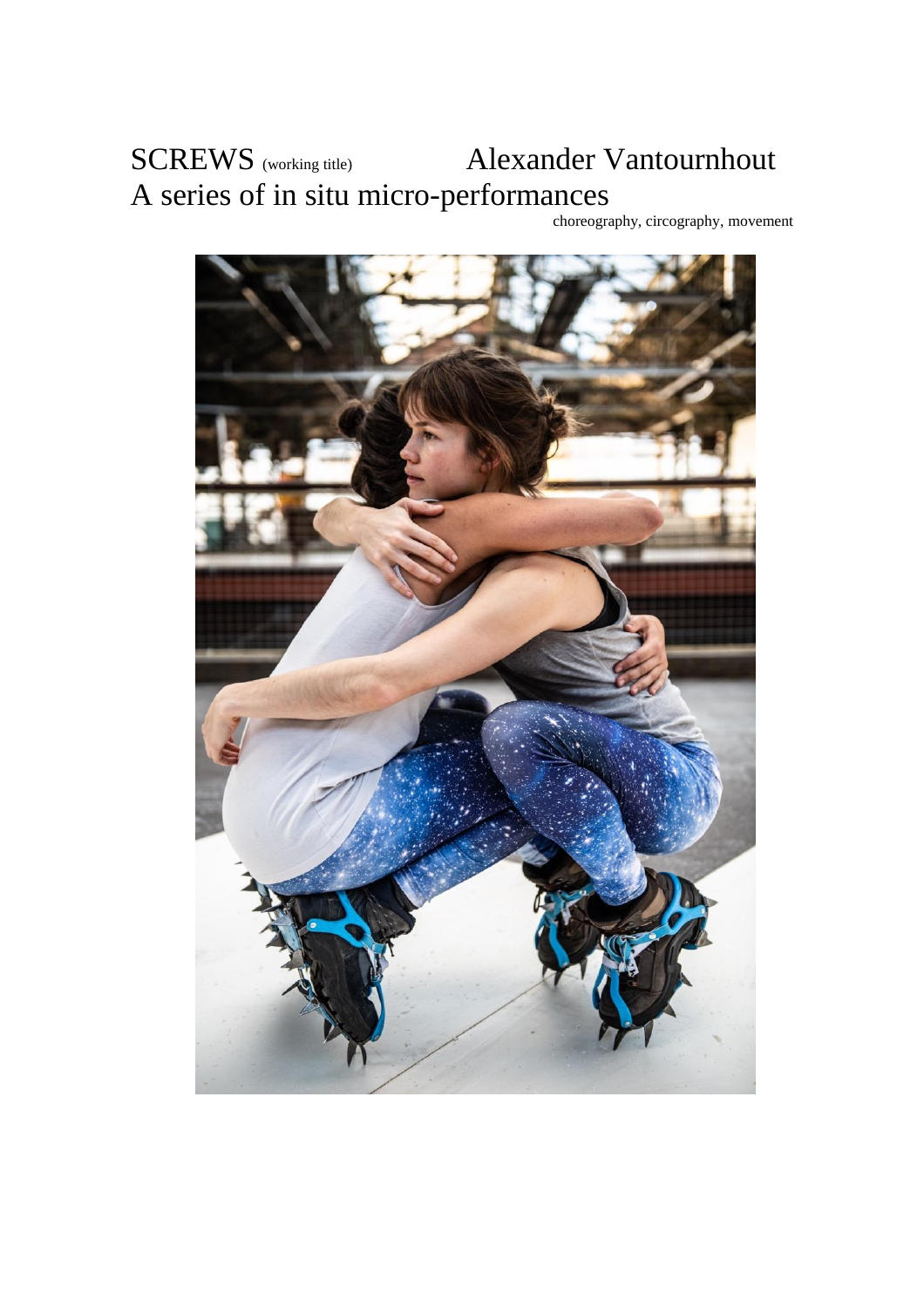# INTRODUCTION

*Screws* (2019) is a reference to the album of Nils Frahm. In 2011, Nils Frahm broke several fingers and could not play piano anymore. In this period, a studio session of the new album was planned in. however, Frahm decided to continue, and composed for every finger a dedicated piano piece.

*Screws* is a collection of micro-performances, that occur between and around the audience. The presentation explores the different possibilities in the choreography, and searches for ways to support or to transform existing movement. The use of contemporary utensils such as ice hiking shoes; a bowling ball or bicycle helmets are a part of this artistic process.

According to the set-up of in-situ, the presentation guides all spectators through the space and introduces them to the various micro-performances.

*Screws* installs an informal framework and gives every spectator the opportunity to go close to the micro-performance, consciously or by chance. Everyone is free to move, walk or choose a specific angle to see the performance. This approach also entails more drama as responsibility.

The latest production by Alexander Vantournhout (BE, 1989) is an in-situ trail of ten miniature composition or scenes, each of which questions the relationship between the body and object from a different perspective. A group of a maximum of 180 spectators (depending on the location) moves along a cyclical path in a single building, hangar or architectural site.

With *Screws*, Alexander continues in his artistic research for what it is exactly that relationship between a body and an object. This theme characterizes Alexander's earlier creations. In this interrelation between body and object (for example the bowling ball or ice hiking shoes) the body is always subject to the movements of the object and as a result this confrontation provides an objectification of the body of the performer.

Just as Nils Frahm composed his album and dedicated it to his broken fingers, Alexander Vantournhout wants to devote his performance to all physical capacities. An injured body simply has strong limitations. When it is not injured, we seldom and less intensely appreciate the increase in mobility, strength and coordination. Further on you will find a description of how the body relates to the object in the various micro performances. We aim to perform in art-oriented festivals, as well as theaters, museums and even vacant sites or abandoned buildings. This will enable spectators to experience different perspectives of the particular place and its architecture while watching the performance.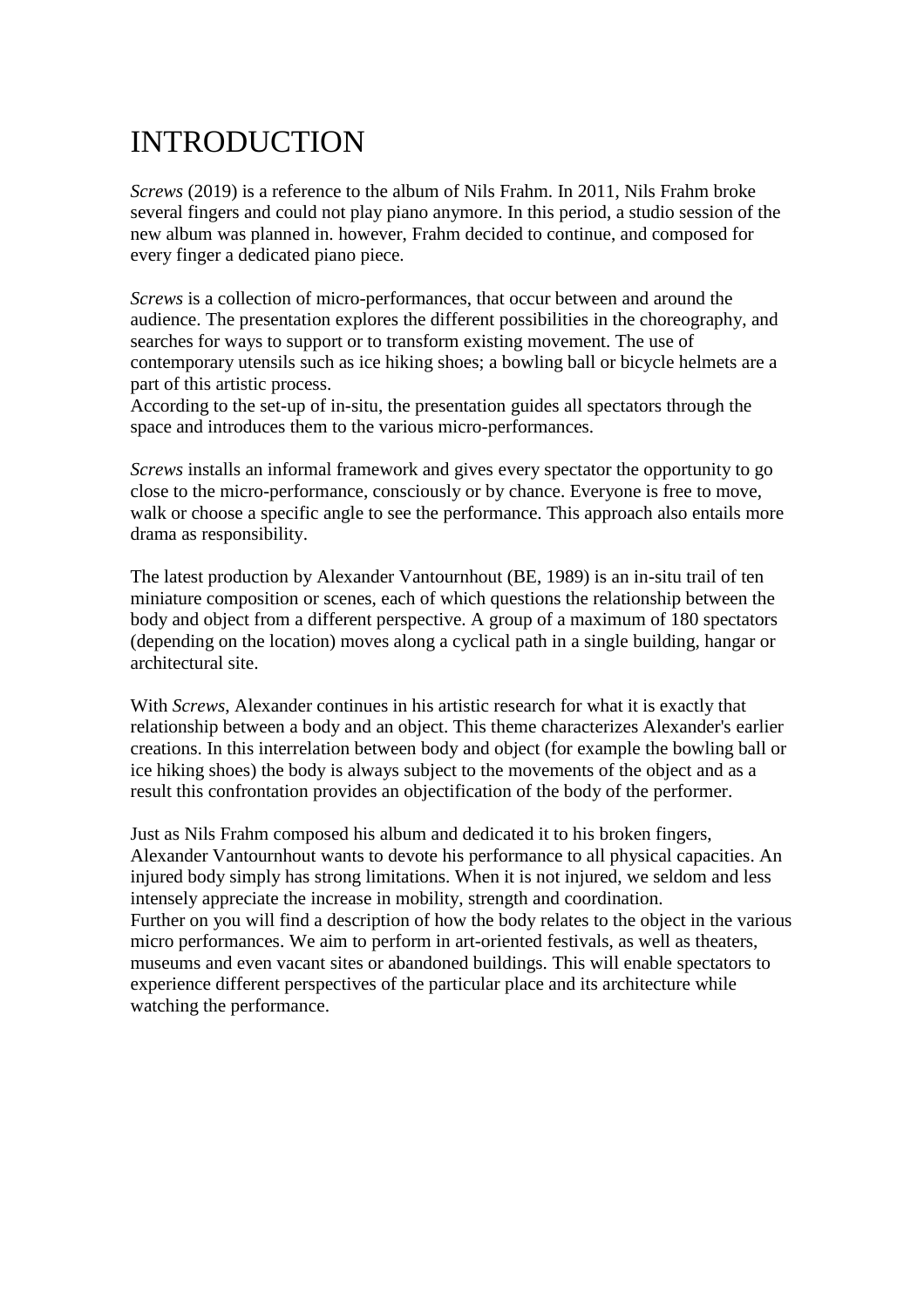# MICRO-PERFORMANCES

### **Object as projectile** (10 min) (Alexander)

Just as ancient Greek athletes used weights to enable them to jump further, a bowling ball will be used to influence the performed movement's trace. Object as Projectile will also explore how the object can be used as a weapon rather than a tool or instrument.

The research in movement looks at how the 7 kg heavy bowling ball propels, bends and controls the body instead of the opposite. The movement is investigated in the direction of the object. It is the object that determines the movement and therefore becomes the subject of the performance.

### **Iceshoes /Crampons** (15 min) (Emmi-Petra, Josse-Felix)

In order to increase their grip on the ground the performers use ice walking shoes, which are metal spikes used to climb glaciers or frozen waterfalls. On grass or other surfaces these crampons help the wearer not to slip, while at the same time creating danger through their sharpness.

This duet focuses on counterbalancing between the two performers. This action creates a bridge-like structure which can move both spatially and dynamically.

### **Snakearms** (10 min.) (Alexander-Emmi)

If man had the wrists of a monkey, would we look like a gibbon?

You undoubtedly know the animal from the zoo, a monkey that impresses by swinging from branch to branch. In the hanging position, his wrist functions like a shoulder and can rotate 360 degrees. Thousands of years ago the gibbon could have been the strongest opponent of the Neanderthal.

By increasing flexions and torsions in the wrist and shoulder joint, the two performers explore ways to interact with each other through biomechanical gestures. This leads to an original partner duo.





**In development** • Anti-Gravity Boots • Wingsuit-Parachute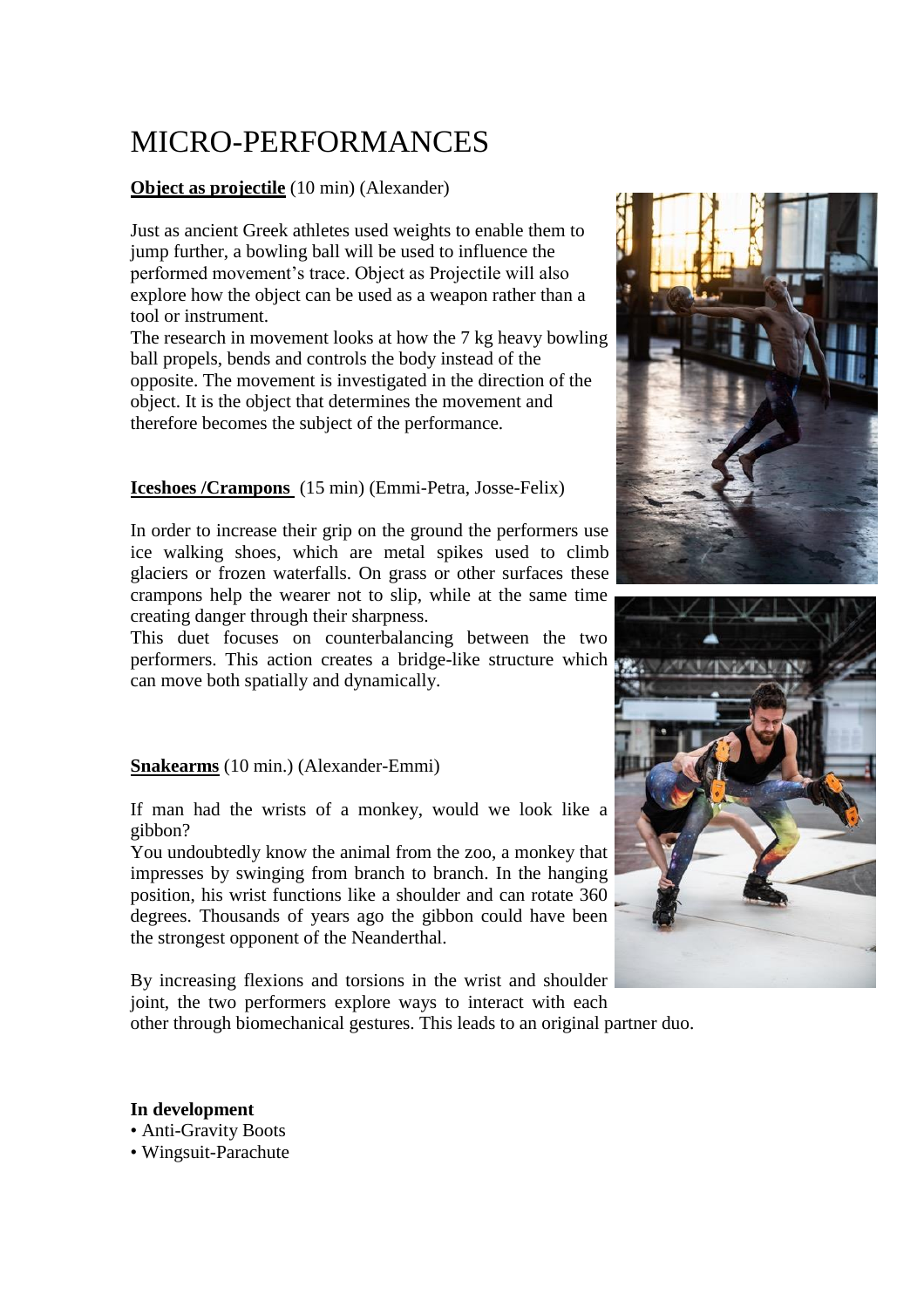# **PARCOURS**

*(Every location asks for a rearrangement of the trail)*

Screws starts with Snakelegs, an introduction that later will be developed as a motif in the Snakearms section. As soon as the microperformance ends, the audience will hear music from Nils Frahm who accompanies the Solo with the Bowling Ball. This solo is set in a different constellation. Due to the real danger of the centrifugal force of the bowling ball, the public naturally organizes itself in a semi-circular configuration.



The sound of the ices hoes or crampons lures the spectators to the second room. Two duos move simultaneously on ice hiking shoes: light weights Emmi vs. Petra and heavyweights Felix vs. Josse. The audience naturally divides into two groups and are invited to take a close look at the performance.

Each location introduces a new actor or object that is used as a partner, and which is then taken to the next location. Every miniature composition leaves 'a trace', which might lead to an



accumulation of 'skills, competences and objects (helmet and parachute) and increases in a way the possibilities of the body.

## RULES IN THE STUDIO / creation

- 1. Each microperformance will take the length of time it needs.: the miniature compositions can vary between 5 seconds and 20 minutes
- 2. The performance will question the usual affordance of the objects involved. For example, the usual affordances of a ball would be to throw or roll it it, a less obvious affordance would be to balance while standing on it. The movement research will emerge from the object. It is the object that dictates the movement by its affordance, and not vice versa. The object thus becomes both the composer of the movement and the subject of the performance.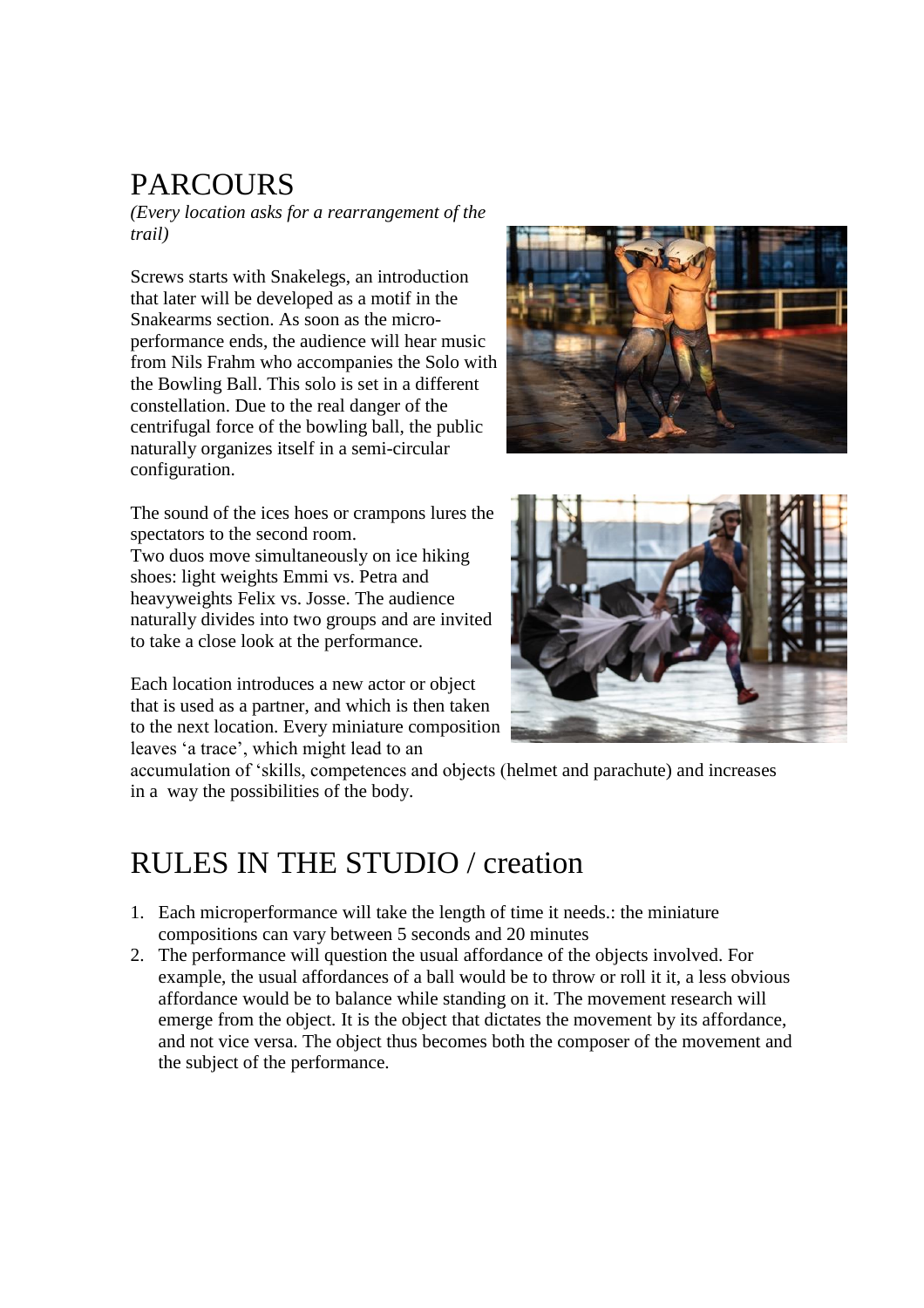# PERFORMANCE INFO

The building needs to be big enough to make a trail with large spaces possible. The performance possibly takes place twice a day in an interesting site-specific location, preferably a large building. The company wish to visit the site beforehand. Depending on the location, the performance will consist of a series of 7-10 micro-performances

#### **The team on tour** consists of 7 or 8 people:

- 6 performers
- 1 technician
- 1 producer (depending on the tour)
- dramaturge (depending on the tour)

**Build up:** on the day of the performance **Suitable age range**: 12 years old and above **Capacity:** max 150-180 (depending on space, and discussion with company) **Duration of performance:** 50-70 min. The performance could be performed twice a day.

### LINK TEASER

TEASER, Work in progress, Working Title Festival, Kanal (Centre Pompidou), Brussels <https://www.youtube.com/watch?v=uHgtRlvrKH4>

### TEAM

### Alexander Vantournhout

Alexander Vantournhout (Brussels-based, 1989) studied single wheel, juggling and dance acrobatics at ESAC (Ecole Supérieure des Arts du Cirque, Brussel). From 2010 to 2012 he studied contemporary dance at P.A.R.T.S. (Performing Arts and Research Training Studios, Brussels), the school founded by Anne Teresa de Keersmaeker. In 2013 he worked as an actor for Rolf Alme (NO), the founder of the Norwegian Theatre Academy, Frederickstadt (NO).

Alexander has created several solos including *CAPRICES* (2014), a choreographic solo to the music of Sciarrino. *ANECKXANDER* (2015), co-created with Bauke Lievens, won Circus Next award in 2014, the Public and Young Theatre Prize at Theater Aan Zee (Ostend, 2015), was selected for the Aerowaves Network, and in 2016 was selected for 'Het Theater Festival Belgium', the prize for the most remarkable Belgian performance.

For the creation *Raphaël* (2017), Alexander and Bauke became artists-in-residence at Kc Nona, Mechelen (BE). In addition Alexander is a Cultural Ambassador of the city Roeselare (BE), an associated artist at PERPLX, Marke (BE) (2017-2019) and a residency-artist at Vooruit, Ghent (BE) (2017-2021).

Since 2018 Alexander created THE CERAMIC ROSE in co-creation with Scali Delpeyrat and RED HAIRED MEN. The Ceramic Rose was shown at the Festival of Avignon in 2018 in Sujets à Vif.

Alexander has taught regularly at ESAC and ACAPA (Academy for Circus and Performance Art, Tilburg, NL). As a guest lecturer, Alexander has taught at P.A.R.T.S (Brussels, BE), CODARTS (Rotterdam, NE) and, Concervatoire de Mons (BE), Concorde-Montreal (CA), Hong Kong Circus (CHN), Académie Fratellini, Parijs (FR) Deltebre Danza (SP).

After graduating from P.A.R.T.S., Alexander continued his studies, travelling to Vermont (US) to study (contact) improvisation with Steve Paxton and Lisa Nelson. Recently Alexander has become connected has exchanged information with, and studied under, Martin Kilvady, Ido Portal and Fighting Monkey.

Alexander's movement language is influenced by different pedagogical processes and by working across several fields within the arts. Two constants within his artist pursuits are a search for creative and kinetic potential in physicality and an investigation into many aspects of the relationship between performer and object.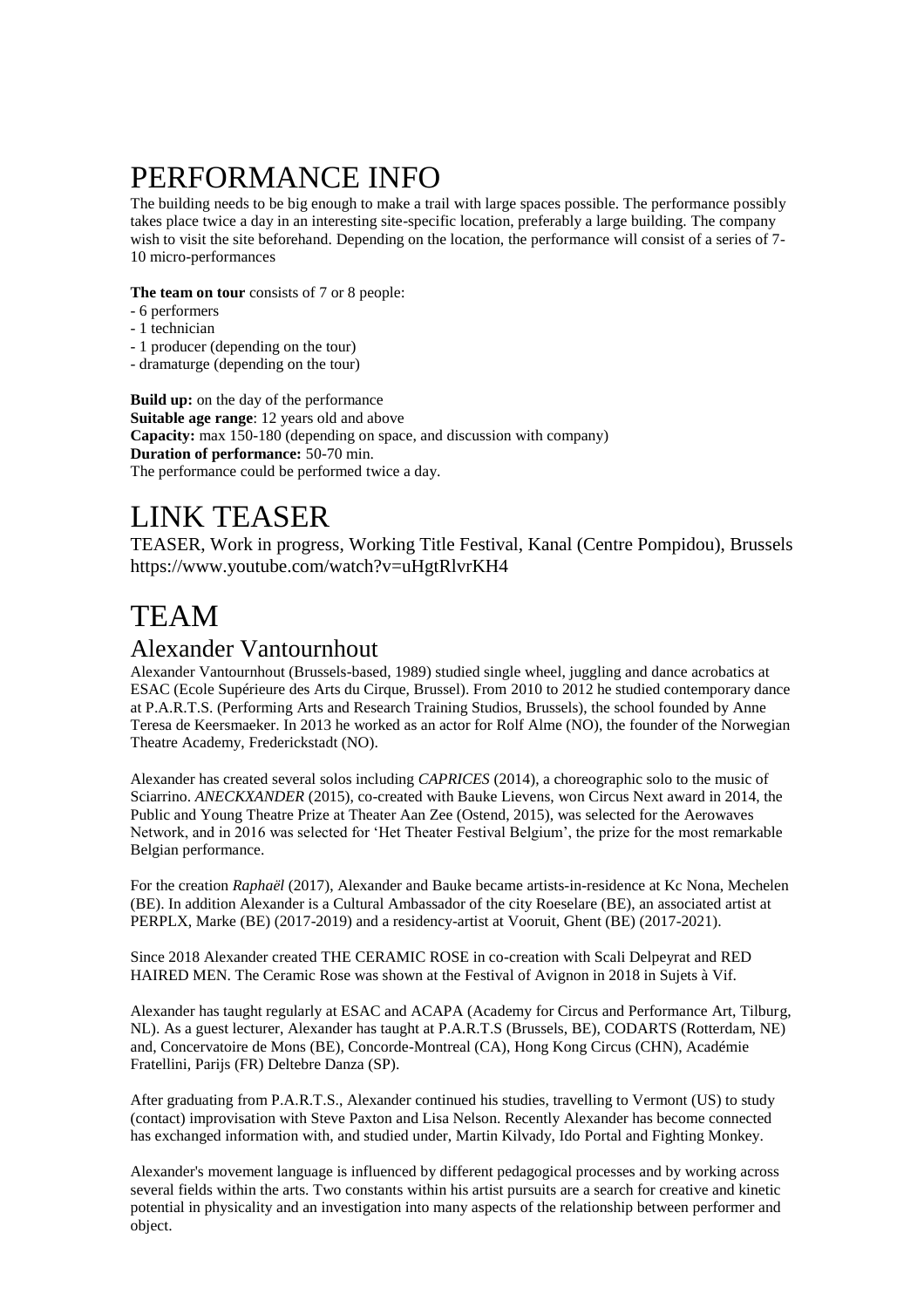### PERFORMERS/COLLABORATORS

**Emmi Väisänen** (Pieksamaki, (FI)) is a contemporary dance artist currently based in Brussels, Belgium. She studied dance at Turku Conservatory and S.E.A.D. (Salzburg Experimental Academy of Dance). Since graduating, she has worked with Etienne Guilloteau, Willi Dorner, Julia Schwarzbach, Alexandra Waierstall, ECCE/Claire Croizé & Etienne Guilloteau, and Rakesh Sukesh. She danced in the performance EVOL (ECCE) that was selected for The Theaterfestival 2017.

**Petra Steindl**, (Vienna (AU)), started circus at the age of 15. After almost five years of higher education in circus, she graduated in 2017 from ACaPA (Academy for Circus and Performance Art, Tilburg, NL). Over the last four years she has been working with Felix, Hendrik and Josse in the Partner Acrobatic collective called Familiar Faces. In 2018 they were selected for Circus Next.

**Josse De Broeck** (Mechelen (BE)). He started circus at a young age and went on to graduate from ACaPA (Academy for Circus and Performance Art, Tilburg, NL), where he began a collaboration with three other Partner Acrobats, making their own performances under the name Familiar Faces. The compagnie presented their work at international festivals such as Festival Circolo (NL), Cirkl (BE), Rotterdam Circusstad (NL) and Smells Like Circus (BE). They were nominated for the Prijs Jacques De Leeuw, the Prix Entrée du Festival Boulevard, the private-selection of CircusNext and the Prix BNG for circus.

**Felix Zech** (Dresden (DE)) where he first came into contact with circus through his friends. Alongside circus he performed with several different choirs and with his band as a drummer and singer. After graduating secondary school he completed three years of training as a carpenter and spent a year in Canada to work and travel. In that year Felix also went to New Zealand and worked in a youth circus which inspired him to start a new career and apply to the circus school Die Etage, (Berlin, DE). There he met his partner Petra Steindl and together they went to Tilburg to get their Bachelors in Circus and Performance Art from ACaPA (Academy for Circus and Performance Art) alongside other members of the group Familiar Faces.

**Hendrik van Mael** (Leuven (BE)) took his fist circus classes at Cirkus in Beweging. He then went on to study at ACaPA (Academy for Circus and Performance Art, Tilburg, NL), where collective Familiar Faces was born. As collective (Josse, Hendrik, Felix, Petra) they have performed at various international festivals such as Festival Circolo (NL), Cirkl (BE), Rotterdam Circusstad (NL) and Smells Like Circus (BE). They have also been nominated for the Jacques De Leeuw Prize, the Entreeprijs Festival Boulevard, pre-selection for Circusnext and the BNG Prize for Circus. For Hendrik circus was his way of discovering and relating to life. Now he is passionate about exploring the boundaries that surround circus. This road sometimes leads him far away from circus, only to find his way back to it.

### UNDERSTUDIES

**Maria Madeira** (understudy) (Lisbon (PT)) studies at ACaPA (Academy for Circus and Performance Art, Tilburg, NL).

**Axel Guérin** was born in Mechelen(BE) in 1992. He studied Duo Acro-dance with Winston Reynolds in Circomedia (UK) and ACAPA (NE). Axel Guerin collaborated with several choreographers including Florentina Holzinger, Mor Shani and Marc Van Loon. They have also worked closely with various projects with NofitState Circus.

Axel performs in the creation of Red Haired Men (2018) of Alexander Vantournhout.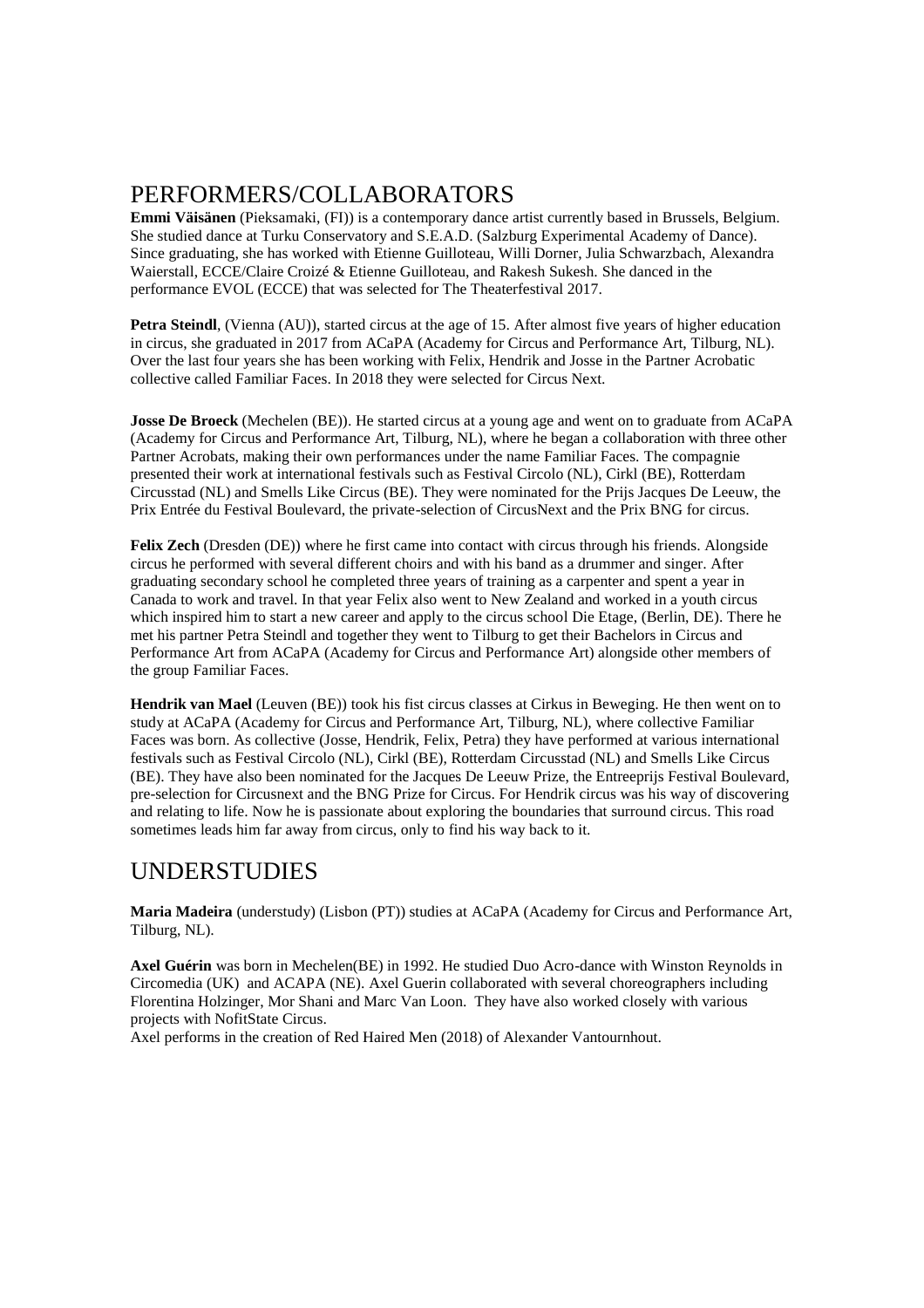## **CREDITS**

**Choreography/ circography:** Alexander Vantournhout **Creation and performance:** Petra Steindl, Josse De Broeck, Felix Zech, Hendrik van Maele, Emmi Väisänen, Alexander Vantournhout/ Axel Guérin

**Dramaturgy:** Sébastien Hendrickx **Intellectual in residence:** Rudi Laermans **Choreographic help:** Anneleen Keppens, Martin Kilvady

**Costumes:** Anne-catherine Kunz **Technique:** Rinus Samyn **Light design**: Tim Oelbrandt **Technique design**: Bert Van Dijck, Rinus Samyn, Tom Reynaerts, Tom Daniels **Constructor:** Willy Cauwelier **Photos:** Bart Grietens **Company manager**: Esther Maas



**International première:** 28-29/05/2019 Rencontres Chorégraphiques, Seine-Saint-Denis (FR) **Dutch première:** 14-23/06/2019 Oerol, Terschelling (NL) **Belgian première:** 29-30/06/2019 PERPLX, Marke (BE)

**Coproductions:** Vooruit, Gent (BE), MA, Montbeliard (FR), PERPLX, Marke (BE), Circa, Auch (FR)

**Residencies:** Vooruit, Gent (BE), Platforme 2 Pôles Cirque en Normandie/La Brêche à Cherbourg-Cirque-Théâtre d'Elbeuf (FR), Cultuurcentrum, Brugge (BE) Wood Cube, Roeselare (BE), Workspace, Brussels (BE), MA, Montbéliard (FR), Circa, Auch (FR)

**Thanks to:** Lore Missine, Veerle Mans, Bauke Lievens, Maria Madeira, Lien Vanbossele, Monuments Nationaux de France et Simon Pons-Rotbardt

**With the support of:** Flemish Government

**Production:** NOT STANDING vzw/ adres: Beversesteenweg 78, 8800 Roeselare (BE) / Number of enterprise 0849019917

**Tour management**: Frans Brood Productions

Alexander Vantournhout is residency-artist at Vooruit, Gent (BE) (2017-2021) and associated artist at PERPLX, Marke (BE) (2016-2018).



### **CENTRE DESCITITII** MONUMENTS NATIONAUX ::